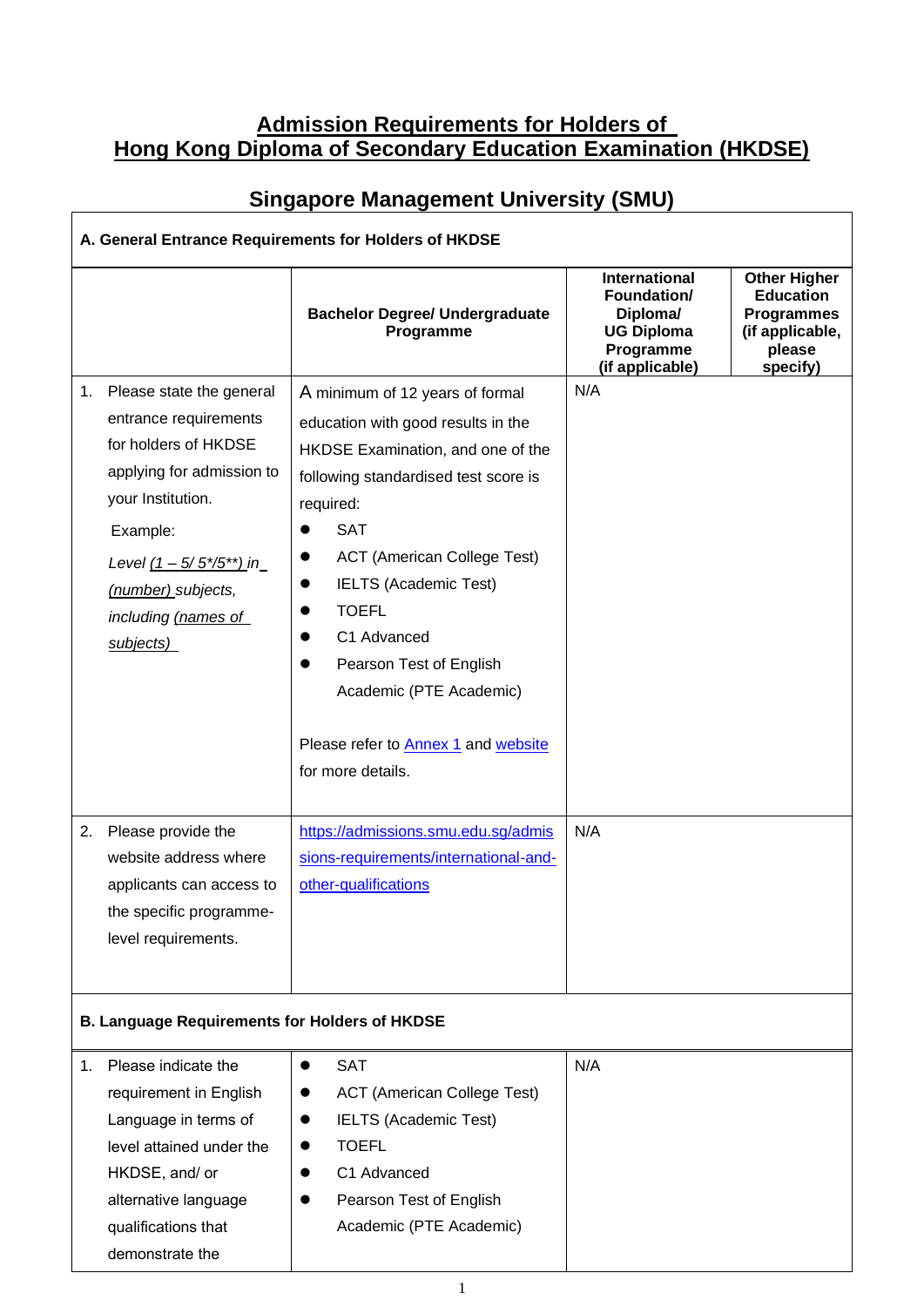| applicants' English                           | Please refer to Annex 1 and website |  |
|-----------------------------------------------|-------------------------------------|--|
| standard for admission to   for more details. |                                     |  |
| your institution.                             |                                     |  |
|                                               |                                     |  |
|                                               |                                     |  |

#### **C. Student Learning Profile (SLP)**

*Information provided in the SLP includes student's other learning experiences, awards/achievements gained outside school, academic performance in school as well as his/her "self-account" (for example, impressive learning experiences, career goal setting, etc.)*

| Does your Institution consider        | N/A |  |
|---------------------------------------|-----|--|
| information provided in the SLP when  |     |  |
| processing application for admission? |     |  |
|                                       |     |  |

#### **D. Other Information**

| 1. | What is the information, apart from<br>SLP, needed to be provided by the<br>applicant to support his/her<br>application?                                                                                                                                 | N/A                                                                                        |
|----|----------------------------------------------------------------------------------------------------------------------------------------------------------------------------------------------------------------------------------------------------------|--------------------------------------------------------------------------------------------|
| 2. | What are the qualities of the applicant<br>your Institution is looking for in<br>schools' recommendation other than<br>academic performance?                                                                                                             | N/A                                                                                        |
| 3. | Please provide further information (if<br>any) regarding undergraduate studies<br>at your Institution (such as<br>scholarship etc.) for prospective<br>students who hold the HKDSE, or the<br>website address for accessing the<br>relevant information. | https://admissions.smu.edu.sg/scholarships/prospective-<br>students/international-students |

*\*Normally, students who have completed secondary education in Hong Kong holding the HKDSE should have reached the age of 18.*

> *(Feb 2022) (P-SGP-007)*